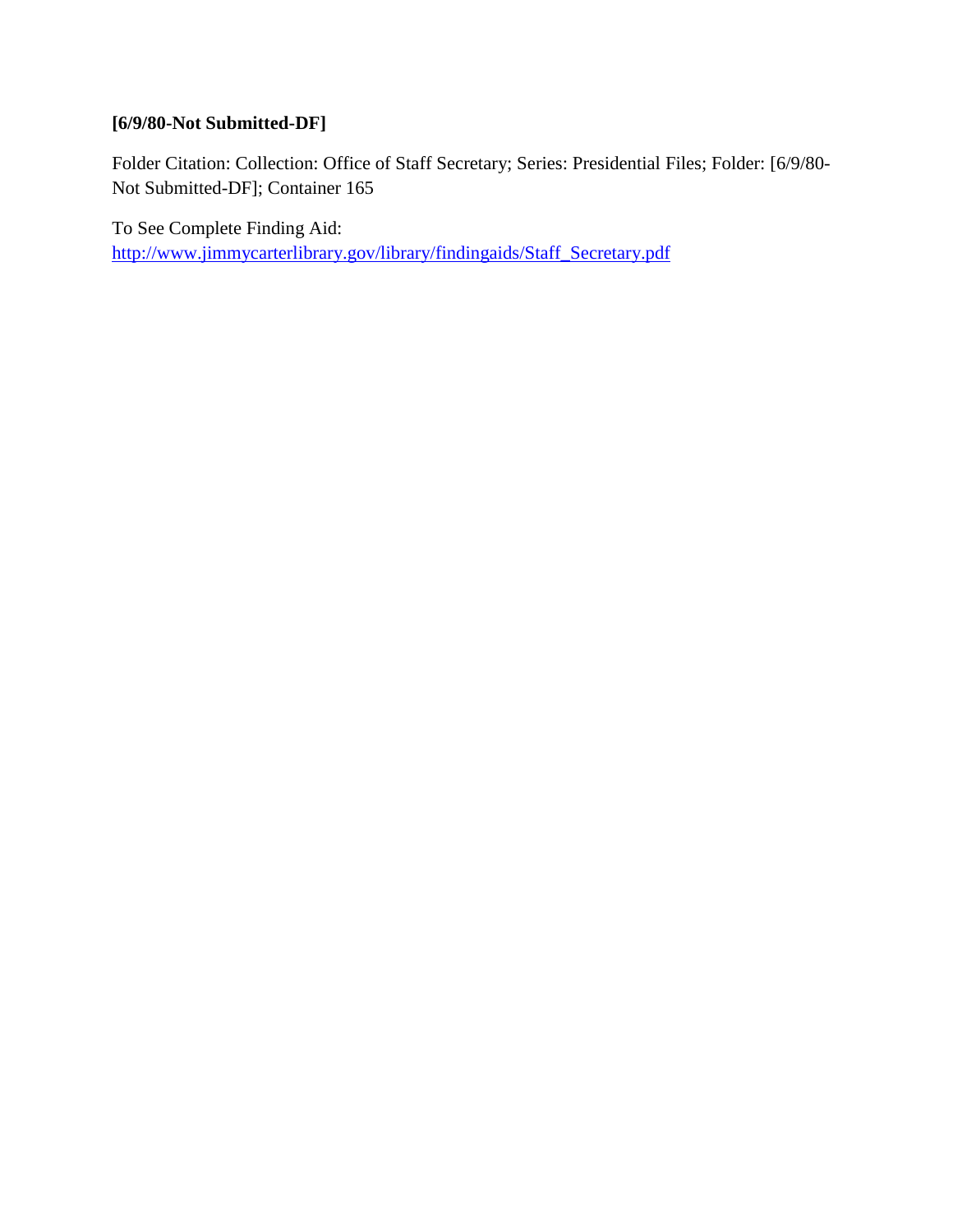

-I

|  | THE SECRETARY OF TRANSPORTATION |
|--|---------------------------------|
|  |                                 |

WASHINGTON, D.C. 20590  $\cdot$ 

### JUN 9 1930

Honorable Philip M. Klutznick The Secretary of Commerce Washington, D.C. 20230

\.

# 073151

**-**

 $\mathcal{G}(\mathcal{A},\mathcal{G})$ 

 $\ddot{\textbf{r}}$  . ··,.·· . . ·

..

 $\mathbb{C}^{\times}_\mathbb{C}$ 

.• ..

L ...  $\cdot\cdot\cdot$  .  $-++$ -<br>چاپ د 1'-r·r •

Dear Phil:

Thank you for your May 19, 1980 memorandum concerning your views on the meeting with the President and the automobile manufacturers at the White House on May 14, 1980. The points you raise on the issue of possible Japanese establishment of automobile and parts manufacturing facilities in this country are certainly well taken. I would like to discuss further your views on this subject as well as a number of other matters, and look forward to seeing you in a few days.

Again, many thanks for your continued help.

Sincerely,

 $\Lambda$ 

Neil Goldschmidt

cc: The President Honorable Stuart E. Eizenstat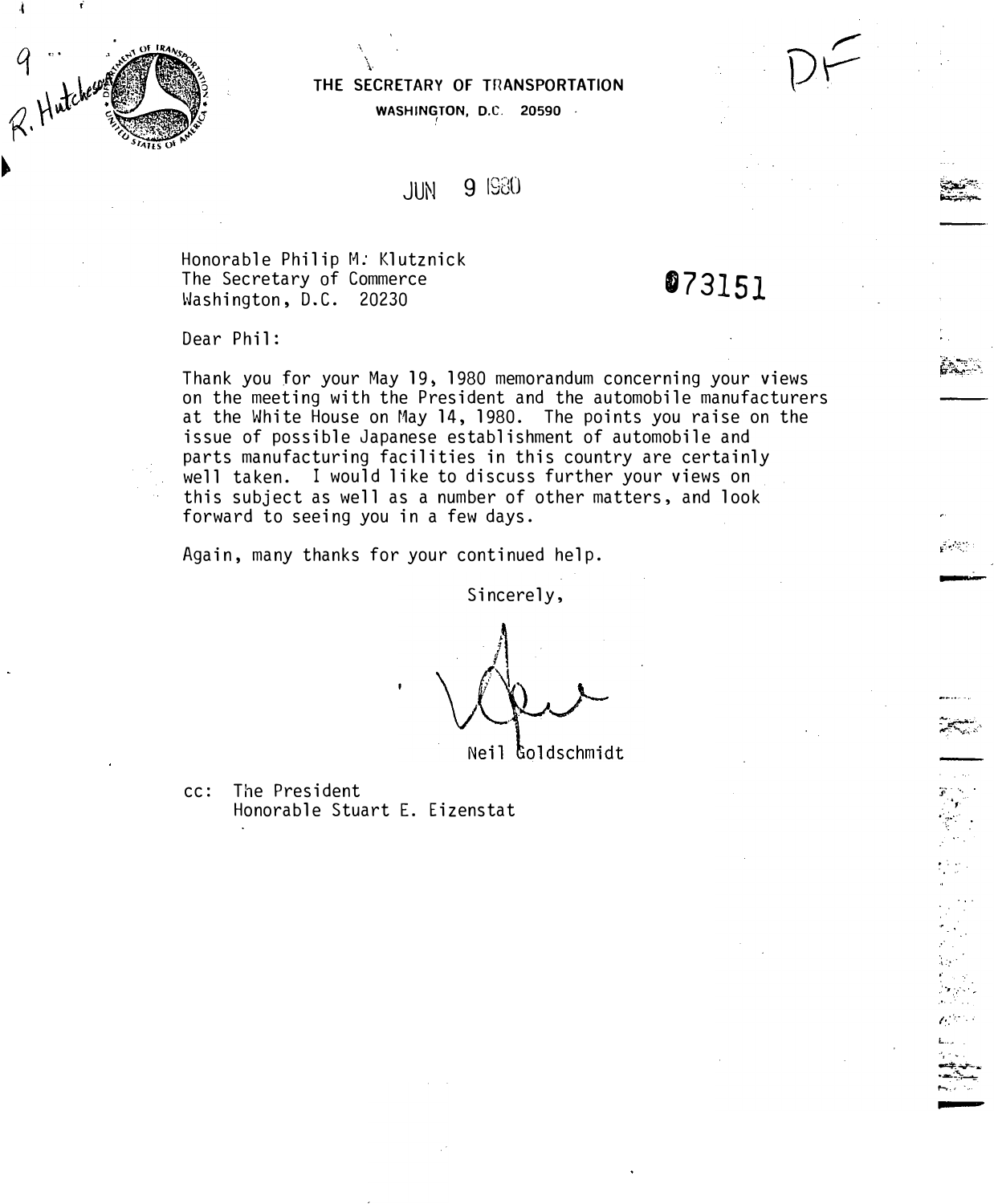#### **WHITE HOUSE CORRESPONDENCE TRACKING WORKSHEET**

Ĵ.

| 073151<br>$ID$ #                                                                                          |                                                                                       |                       |                                                                 | O - OUTGOING<br><b>H</b> , INTERNAL<br>I - INCOMING                                                                                                                                                                                                                                           | Date Correspondence 80106110                                                                                                                                                                                                                                                                                                                                                                                                                   |  |
|-----------------------------------------------------------------------------------------------------------|---------------------------------------------------------------------------------------|-----------------------|-----------------------------------------------------------------|-----------------------------------------------------------------------------------------------------------------------------------------------------------------------------------------------------------------------------------------------------------------------------------------------|------------------------------------------------------------------------------------------------------------------------------------------------------------------------------------------------------------------------------------------------------------------------------------------------------------------------------------------------------------------------------------------------------------------------------------------------|--|
| Name of Correspondent:                                                                                    |                                                                                       | Neil Goldschmidt      |                                                                 |                                                                                                                                                                                                                                                                                               |                                                                                                                                                                                                                                                                                                                                                                                                                                                |  |
| <b>MI Mail Report</b>                                                                                     |                                                                                       |                       |                                                                 | User Codes: (A) ____________ (B) ___________ (C) ______                                                                                                                                                                                                                                       |                                                                                                                                                                                                                                                                                                                                                                                                                                                |  |
| Copy of his letter to Secretary Klutznick<br>views on the meeting with the Presidents and the<br>Subject: |                                                                                       |                       |                                                                 |                                                                                                                                                                                                                                                                                               |                                                                                                                                                                                                                                                                                                                                                                                                                                                |  |
| automobile manufacturers May, 14, 1980.                                                                   |                                                                                       |                       |                                                                 |                                                                                                                                                                                                                                                                                               |                                                                                                                                                                                                                                                                                                                                                                                                                                                |  |
| <b>ROUTE TO:</b>                                                                                          |                                                                                       | <b>ACTION</b>         |                                                                 | <b>DISPOSITION</b>                                                                                                                                                                                                                                                                            |                                                                                                                                                                                                                                                                                                                                                                                                                                                |  |
| (Staff Name)<br><b>Office/Agency</b>                                                                      |                                                                                       | Action<br>Code        | Tracking<br>Date<br>YY/MM/DD                                    | Type<br>of<br>Response                                                                                                                                                                                                                                                                        | Completion<br>Date<br>Code<br>YY/MM/DD                                                                                                                                                                                                                                                                                                                                                                                                         |  |
| HUTC<br>۔ کک                                                                                              |                                                                                       | <b>ORIGINATOR</b>     | 8010679                                                         |                                                                                                                                                                                                                                                                                               | <u>and</u> and a state                                                                                                                                                                                                                                                                                                                                                                                                                         |  |
|                                                                                                           |                                                                                       |                       |                                                                 |                                                                                                                                                                                                                                                                                               | $\frac{1}{2}$                                                                                                                                                                                                                                                                                                                                                                                                                                  |  |
|                                                                                                           |                                                                                       | <b>Referral Note:</b> |                                                                 |                                                                                                                                                                                                                                                                                               |                                                                                                                                                                                                                                                                                                                                                                                                                                                |  |
|                                                                                                           |                                                                                       | <b>Referral Note:</b> |                                                                 |                                                                                                                                                                                                                                                                                               | $\frac{1}{2} \left( \frac{1}{2} \right) \frac{1}{2} \left( \frac{1}{2} \right) \frac{1}{2} \left( \frac{1}{2} \right) \frac{1}{2} \left( \frac{1}{2} \right) \frac{1}{2} \left( \frac{1}{2} \right) \frac{1}{2} \left( \frac{1}{2} \right) \frac{1}{2} \left( \frac{1}{2} \right) \frac{1}{2} \left( \frac{1}{2} \right) \frac{1}{2} \left( \frac{1}{2} \right) \frac{1}{2} \left( \frac{1}{2} \right) \frac{1}{2} \left( \frac{1}{2} \right)$ |  |
|                                                                                                           |                                                                                       |                       |                                                                 | $\frac{1}{2}$ and $\frac{1}{2}$ and $\frac{1}{2}$ and $\frac{1}{2}$ and $\frac{1}{2}$ and $\frac{1}{2}$ and $\frac{1}{2}$ and $\frac{1}{2}$ and $\frac{1}{2}$ and $\frac{1}{2}$ and $\frac{1}{2}$ and $\frac{1}{2}$ and $\frac{1}{2}$ and $\frac{1}{2}$ and $\frac{1}{2}$ and $\frac{1}{2}$ a |                                                                                                                                                                                                                                                                                                                                                                                                                                                |  |
|                                                                                                           |                                                                                       | <b>Referral Note:</b> | $\mathbf{I}$ and $\mathbf{I}$ and $\mathbf{I}$ and $\mathbf{I}$ |                                                                                                                                                                                                                                                                                               |                                                                                                                                                                                                                                                                                                                                                                                                                                                |  |
|                                                                                                           |                                                                                       | <b>Referral Note:</b> |                                                                 |                                                                                                                                                                                                                                                                                               |                                                                                                                                                                                                                                                                                                                                                                                                                                                |  |
|                                                                                                           | <b>ACTION CODES:</b><br>A - Appropriate Action<br>C - Comments                        |                       | I - Info Copy<br>R - Direct Reply w/Copy                        | <b>DISPOSITION CODES:</b><br>A - Answered<br><b>B</b> - Non-Special Referral                                                                                                                                                                                                                  | C - Completed<br>S - Suspended                                                                                                                                                                                                                                                                                                                                                                                                                 |  |
|                                                                                                           | S - For Signature<br>D - Draft Response<br>X - Interim Reply<br><b>F</b> - Fact Sheet |                       |                                                                 | FOR OUTGOING CORRESPONDENCE:<br>Type of Response $=$ Initials of Signer<br>$Code = "A"$<br>Completion Date = Date of Outgoing                                                                                                                                                                 |                                                                                                                                                                                                                                                                                                                                                                                                                                                |  |
|                                                                                                           |                                                                                       |                       |                                                                 |                                                                                                                                                                                                                                                                                               |                                                                                                                                                                                                                                                                                                                                                                                                                                                |  |

Keep this worksheet attached to the original incoming letter.

Send all routing updates to Central Reference (Room 75, OEOB).

Always return completed correspondence record to Central Files.

Refer questions about the correspondence tracking system to Stephen Slade, ext. 2941.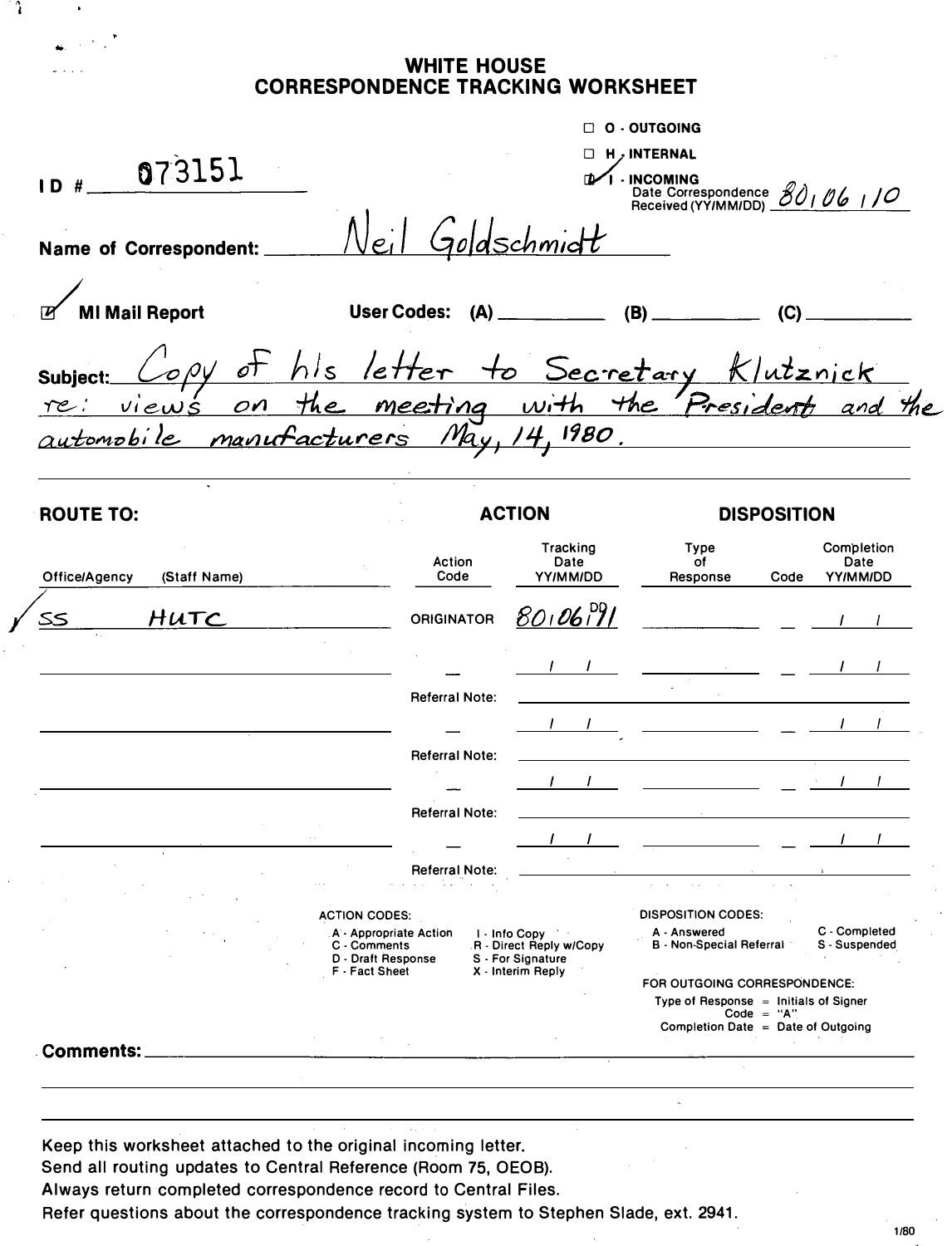## RECORDS MANAGEMENT ONLY

 $\overline{\mathbf{r}}$ 

| <b>CLASSIFICATION SECTION</b>                                                                            |                    |  |  |  |  |  |  |
|----------------------------------------------------------------------------------------------------------|--------------------|--|--|--|--|--|--|
| No. of Additional<br>No. of Additional<br>Correspondents:_________ Media: $\chi$ Individual Codes: 1.120 |                    |  |  |  |  |  |  |
| Prime<br>Subject Code: $B \not\subseteq B$ 02. 15 Subject Codes: $\angle R$ 007.                         | FG 020<br>$FG$ 024 |  |  |  |  |  |  |

#### PRESIDENTIAL REPLY

| Code       | Date | Comment | Form          |
|------------|------|---------|---------------|
| ◠<br>ັ     |      | Time:   | P.            |
| <b>DSP</b> |      | Time:   | Media: $\_\_$ |

SIGNATURE CODES:

- CPn Presidential Correspondence
	- n 1 James Earl Carter
	- n- 2 Jimmy Carter n- 3 Jimmy
	-
	- n 4 JC<br>n 5 J
	-
- CLn First Lady's Correspondence
	- n 1 · Rosalynn Carter
	- n . 2 . Rosalynn
	- n · 3 · A

....

المحاسبة

لياء أأتلوهم

- CBn · Presidential & First Lady's Correspondence
	- n 1 Jimmy Carter Rosalynn Carter<br>n 2 Jimmy Rosalynn

MEDIA CODES:

- B · Box/package
- **C** Copy<br>**D** Official document

 $\mathbf{c}_P$ 

- 
- G ·Message
- H Handcarried L -Letter
- M- Mailgram
- 0- Memo
- P- Photo
- R. Report
- S Sealed
- T ·Telegram
- V . Telephone
- X . Miscellaneous
- Y ·Study

 $\frac{d}{dt} \log \frac{d}{dt} \log \frac{d}{dt}$ ŀ.